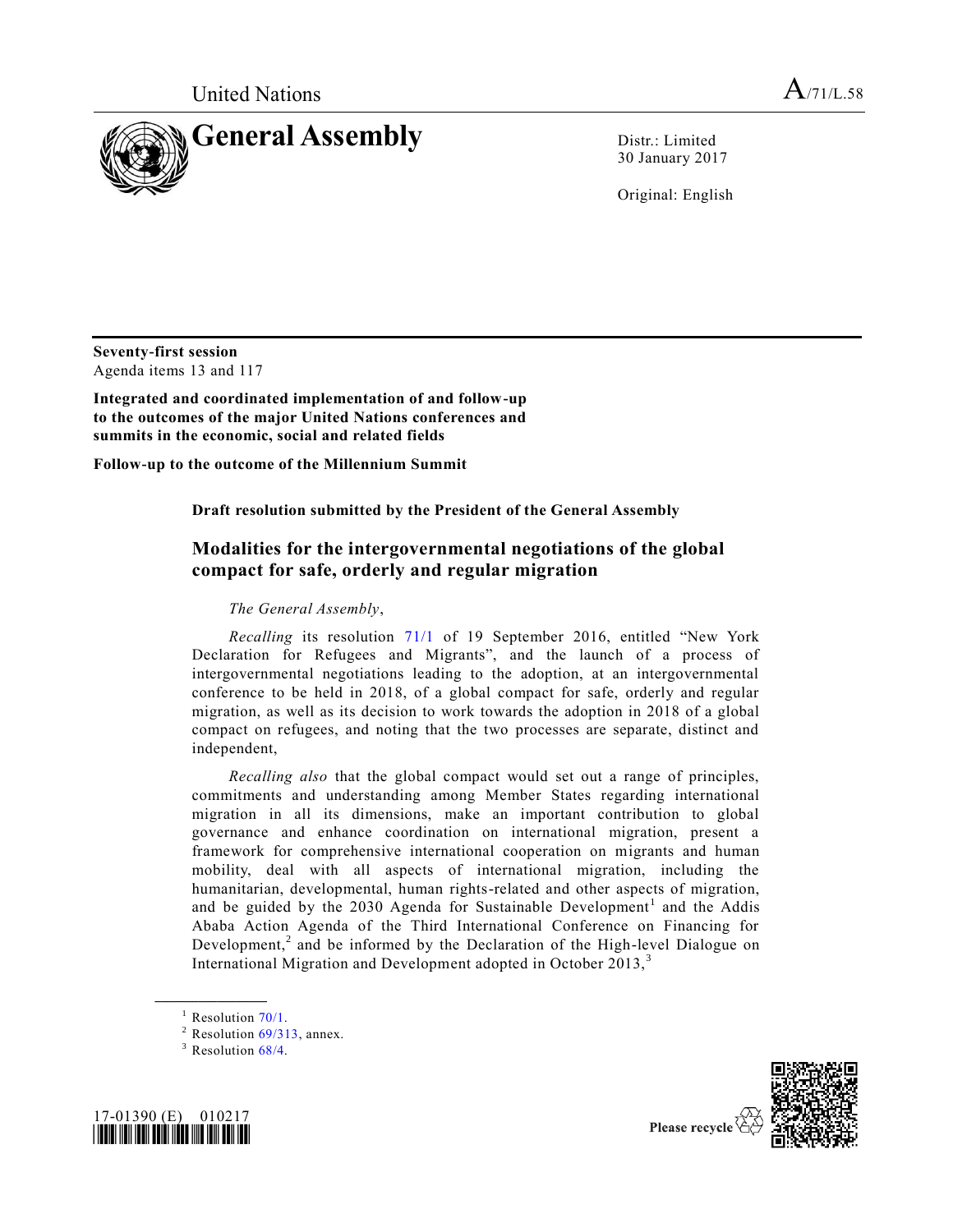*Welcoming* the agreement to bring the International Organization for Migration, an organization regarded by its Member States as the global lead agency on migration, into a closer legal and working relationship with the United Nations as a related organization, and underlining its important role in jointly servicing the negotiations by extending the technical and policy expertise required, leading to the adoption of the global compact,

*Taking note* of the intention of the Secretary-General to recommend the establishment of a Special Representative of the Secretary-General for International Migration, as communicated in his letter dated 21 December 2016,

1. *Decides* that the intergovernmental conference to adopt a global compact for safe, orderly and regular migration:

(a) Will be held at United Nations Headquarters in New York immediately prior to the opening of the general debate of the seventy-third session of the General Assembly, unless otherwise agreed;

(b) Shall be held at the highest possible political level, including Heads of State or Government;

(c) Shall result in an intergovernmentally negotiated and agreed outcome, entitled "Global compact for safe, orderly and regular migration", the scope of which is defined in annex II of its resolution [71/1](http://undocs.org/A/RES/71/1) of 19 September 2016;

Shall also result in summaries of the plenary meetings and other deliberations of the conference, to be included in the report of the conference;

2. *Underlines* that the outcome document to be adopted by the intergovernmental conference may include the following main components: actionable commitments, means of implementation, and a framework for the followup and review of implementation;

3. *Decides* that the intergovernmental conference and its preparatory process shall be open to participation by all States Members of the United Nations and all members of specialized agencies that have observer status with the General Assembly;

4. *Invites* intergovernmental organizations and other entities having received a standing invitation to participate as observers in the work of the General Assembly and organizations and bodies of the United Nations to participate as observers in the intergovernmental conference and its preparatory process;

5. *Requests* the President of the General Assembly to appoint two co-facilitators to lead the intergovernmental consultations and negotiations on issues related to the global compact, the intergovernmental conference as well as their preparatory process, in regular coordination and consultation with all Member States and regional groups, and underlines that the consultations and negotiations must be open, transparent and inclusive in order to promote and strengthen Member State ownership;

6. *Reiterates* the importance of the effective participation of all relevant stakeholders, including civil society, the private sector, academic institutions, parliaments, diaspora communities and migrant organizations in the intergovernmental conference and its preparatory process, and: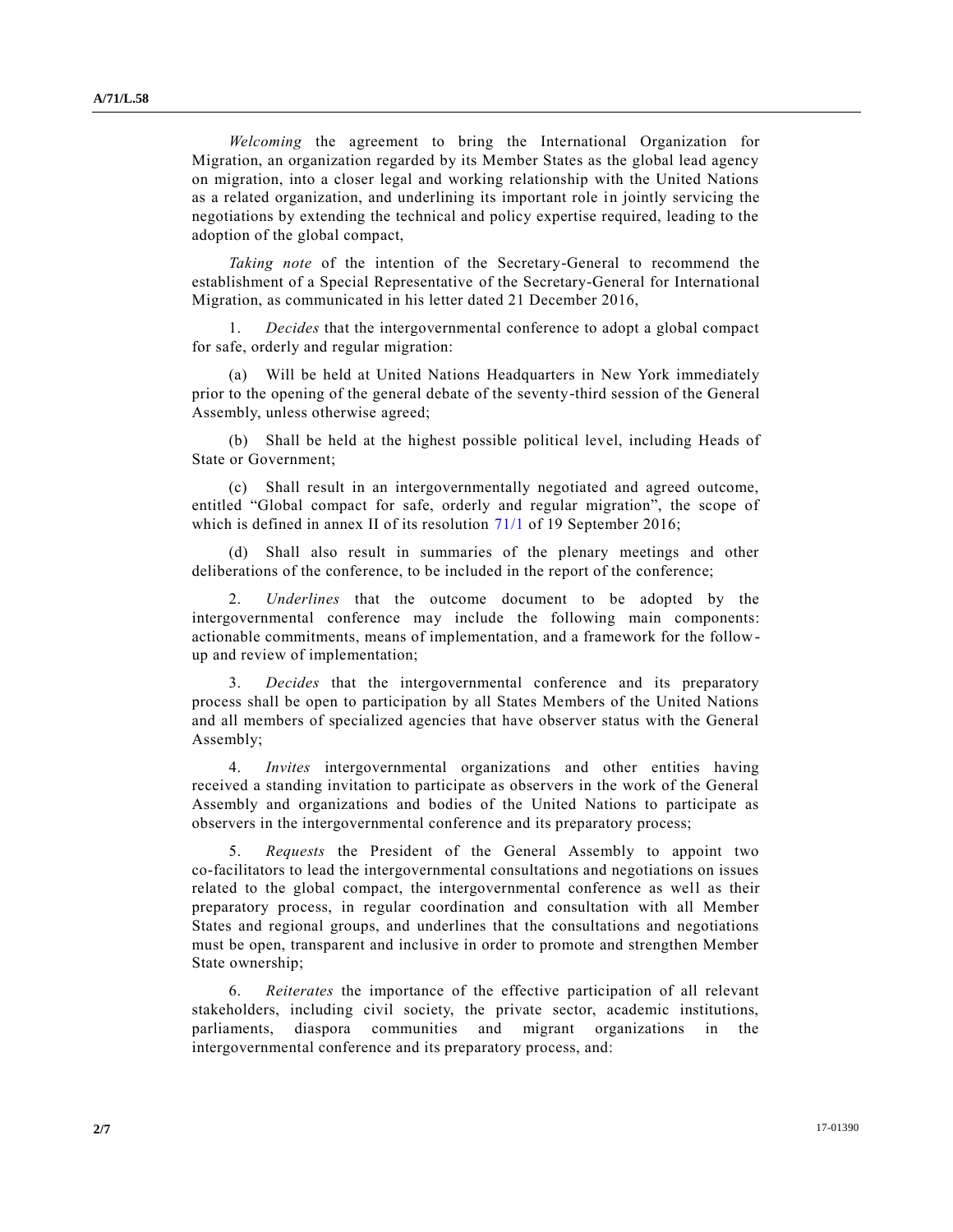(a) Invites non-governmental organizations that are in consultative status with the Economic and Social Council to register with the Secretariat in order to participate in the intergovernmental conference and its preparatory process;

(b) Requests the President of the General Assembly to draw up a list of other relevant representatives of relevant non-governmental organizations, civil society organizations, academic institutions, the private sector, diaspora communities and migrant organizations who may attend and participate in the preparatory process, taking into account the principles of transparency and of equitable geographical representation, and with due regard to the meaningful participation of women, and to submit the list to Member States for their consideration on a non-objection basis no later than April  $2017$ ;<sup>4</sup>

(c) Requests the President of the General Assembly to draw up a further list of other relevant representatives of relevant non-governmental organizations, civil society organizations, academic institutions, the private sector, diaspora communities and migrant organizations who may attend and participate in the intergovernmental conference, taking into account the principles of transparency and of equitable geographical representation, and with due regard to the meaningful participation of women, and to submit the list to Member States for their consideration on a non-objection basis no later than April  $2018$ ;<sup>4</sup>

7. *Emphasizes* the importance of contributions that take into account different realities, and therefore encourages effective contributions from and the active participation of all relevant stakeholders, at all stages of the preparatory process and at the conference itself, including through the sharing of best practices and concrete policies, for example, through the convening of national multi-stakeholder consultations and participation in global, regional and subregional platforms;

8. *Underlines* that relevant stakeholders, including civil society, scientific and knowledge-based institutions, parliaments, local authorities, the private sector and migrants themselves, will, while fully respecting the intergovernmental nature of the negotiations, be able to contribute views, in particular through informal dialogues to which they will be invited by the co-facilitators;

9. *Invites* national human rights institutions compliant with the Paris Principles<sup>5</sup> to register with the Secretariat in order to participate in the intergovernmental conference and its preparatory process, including the informal interactive multi-stakeholder hearings described in paragraph 30, and invites the institutions, as well as the Global Alliance of National Human Rights Institutions and regional human rights institution networks to organize global and regional consultations and to contribute views to the preparatory process;

10. *Requests* the Secretary-General to appoint a Secretary-General of the Conference ahead of phase I to act as a focal point on behalf of the United Nations

**\_\_\_\_\_\_\_\_\_\_\_\_\_\_\_\_\_\_**

<sup>&</sup>lt;sup>4</sup> The list of proposed as well as final names will be brought to the attention of the General Assembly. If there is any objection to a name, the objecting Member State will, on a voluntary basis, make known to the Office of the President of the General Assembly the general basis of its objections, and the Office will share with any Member State upon request any information that it has received in that regard.

<sup>5</sup> Resolution [48/134,](http://undocs.org/A/RES/48/134) annex.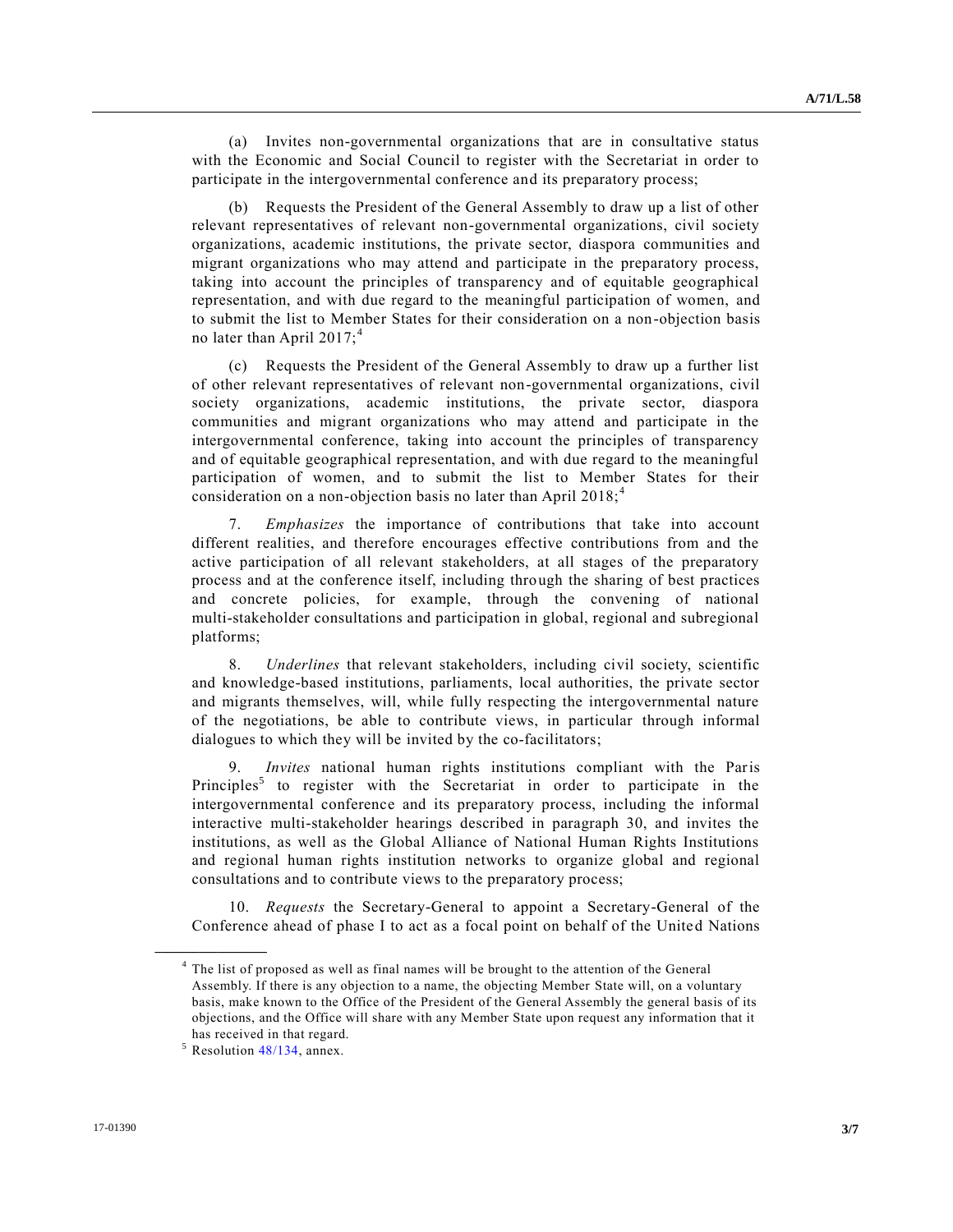system for providing support to the preparatory process and to the organization of the conference, and notes that the role of the Secretary-General of the Conference will cease upon completion of the conference;

11. *Reaffirms* that the Secretariat of the United Nations and the International Organization for Migration would jointly service the negotiations, the former providing capacity and support and the latter extending the technical and policy expertise required, and decides that such joint servicing shall apply to the entire preparatory process in developing the global compact;

12. *Requests* the Secretary-General to ensure that the expertise of the United Nations system as a whole, including specialized agencies, funds and programmes, related organizations and regional economic commissions, as well as all relevant special procedures mandate holders and treaty bodies, in accordance with their respective mandates, giving due regard to Geneva-based expertise, is coordinated to support the State-led preparatory process of the global compact and the intergovernmental conference and to facilitate their participation therein;

13. *Also requests* the Secretary-General to prepare a note on the organization of work of the intergovernmental conference that will serve as the basis for the precise modalities of the intergovernmental conference to be decided by Member States by January 2018;

14. *Decides* that the preparatory process leading to the adoption of the global compact shall be structured as follows:

- (a) Phase I (consultations): April 2017 to November 2017;
- (b) Phase II (stocktaking): November 2017 to January 2018;
- (c) Phase Ill (intergovernmental negotiations): February 2018 to July 2018;

#### **Phase I. Consultations**

15. *Requests* the President of the General Assembly, with the support of the Secretary-General and by drawing upon the expertise of the International Organization for Migration in particular, other members of the Global Migration Group and other relevant entities, to organize a series of informal thematic sessions on facilitating safe, orderly and regular migration that shall address, but not be limited to, the elements outlined in annex II, paragraph 8, of its resolution [71/1](http://undocs.org/A/RES/71/1) to be discussed under one or more of the following themes and to be co-chaired by the co-facilitators, between April 2017 and November 2017, as follows:

(a) At the United Nations Office at Geneva:

(i) Human rights of all migrants, social inclusion, cohesion and all forms of discrimination, including racism, xenophobia and intolerance (April/May  $2017$ ;

(ii) Irregular migration and regular pathways, including decent work, labour mobility, recognition of skills and qualifications and other relevant measures (October 2017);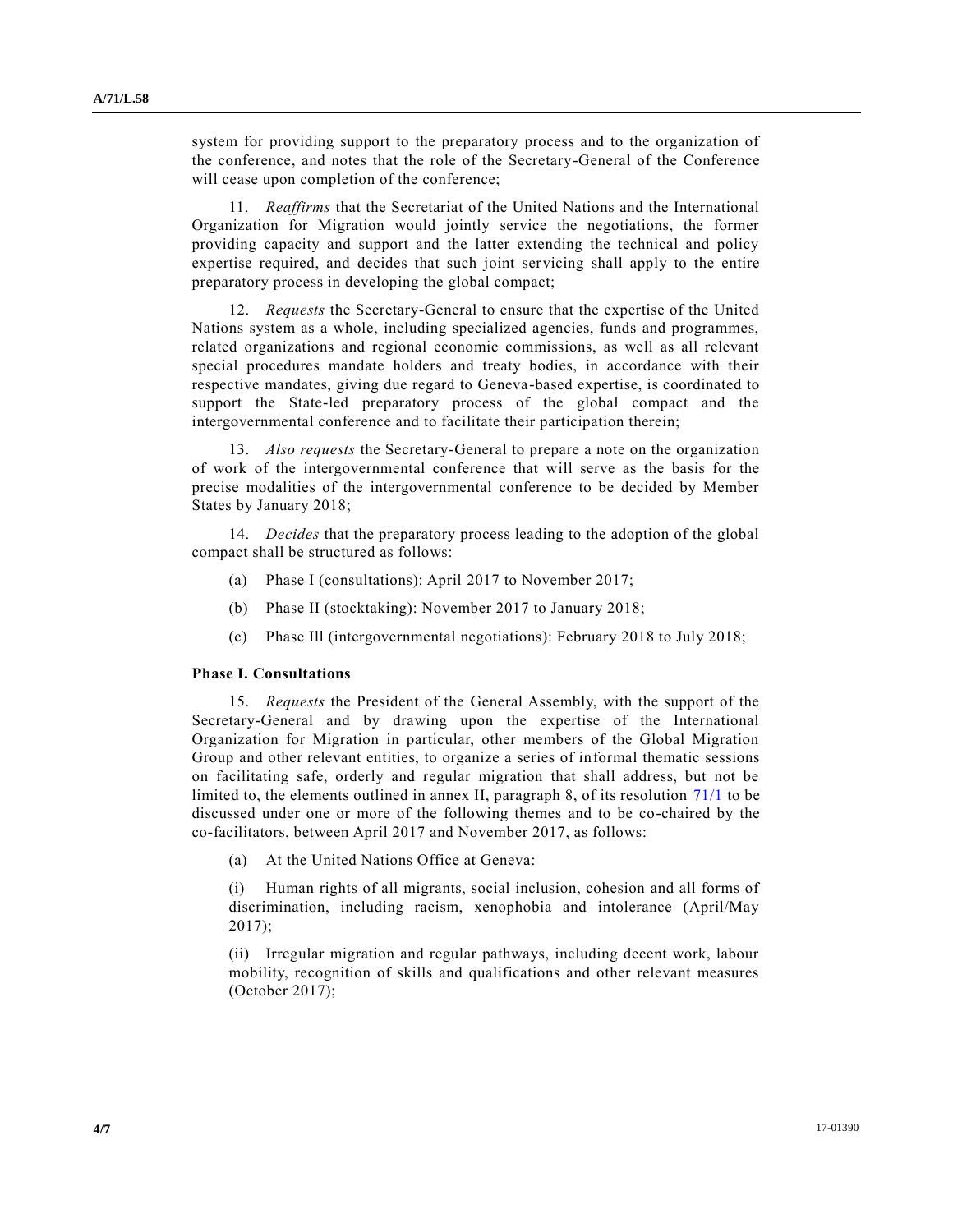(iii) International cooperation and governance of migration in all its dimensions, including at borders, on transit, entry, return, readmission, integration and reintegration (June 2017);

(b) At United Nations Headquarters in New York:

(i) Contributions of migrants and diasporas to all dimensions of sustainable development, including remittances and portability of earned benefits (July  $2017$ ;

(ii) Addressing drivers of migration, including adverse effects of climate change, natural disasters and human-made crises, through protection and assistance, sustainable development, poverty eradication, conflict prevention and resolution (May 2017);

(c) At the United Nations Office at Vienna: smuggling of migrants, trafficking in persons and contemporary forms of slavery, including appropriate identification, protection and assistance to migrants and trafficking victims (September 2017);

16. *Decides* that these informal thematic sessions shall be organized for a maximum duration of 12 working days in total, and shall each consist of two or three expert panels, as well as an interactive exchange;

17. *Also decides* that each expert panel shall be moderated by a Member State to be appointed by the President of the General Assembly, in consultation with regional groups and with due regard for geographical balance, and that the composition of the panels will take into account situations in countries of origin, transit and destination;

18. *Invites* the Secretary-General, supported by the International Organization for Migration, to submit inter-agency issue briefs, drawing upon the expertise of the Global Migration Group and other relevant entities, in advance of each informal thematic session;

19. *Calls upon* Member States to contribute to the preparatory process by providing concrete recommendations and other substantive inputs for the global compact in the informal thematic sessions;

20. *Invites* Member States to take into consideration also, in phase I, their perspectives on the complex interrelationship between migration and sustainable development, as well as migration and all human rights, gender equality and the empowerment of women and girls, and the needs of migrants in vulnerable situations, and perspectives involving migrant children and youth, including unaccompanied migrant children, in order to promote a comprehensive understanding of international cooperation and migration governance in all its dimensions;

21. *Requests* the two co-facilitators to prepare summaries of the informal thematic sessions that will serve as inputs for the preparation of the global compact, on the basis of the views expressed by Member States and, as appropriate, other relevant stakeholders;

22. *Calls upon* the Secretary-General, in close consultation with the International Organization for Migration, to develop a workplan for Member States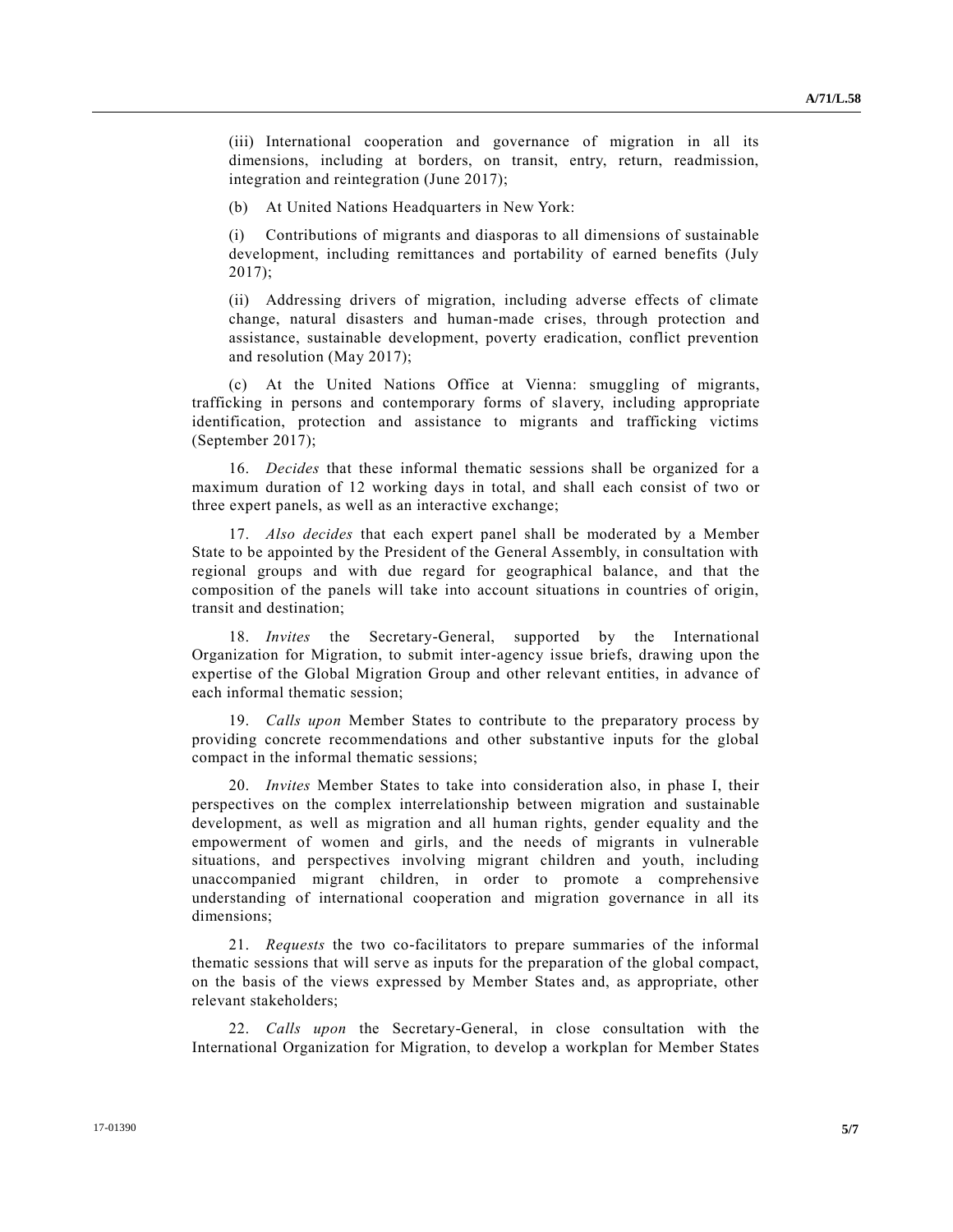by March 2017 in order to make use of relevant processes, mechanisms and initiatives in the field of migration, and in this regard:

(a) Requests the regional economic commissions, and invites their subregional offices, in collaboration with other relevant entities of the United Nations system, particularly the International Organization for Migration, to organize discussions among States Members of the United Nations and other relevant stakeholders to examine regional and subregional aspects of international migration and to provide inputs, in accordance with their respective mandates, for the preparatory process of the global compact;

(b) Invites Member States and other relevant stakeholders, through regional and subregional consultative processes and, as appropriate, within global processes, mechanisms and initiatives, including the Global Forum on Migration and Development, the International Dialogue on Migration held by the International Organization for Migration and relevant sessions of United Nations entities that address migration-related issues, to contribute to the preparatory process of the global compact;

(c) Invites Member States and other relevant stakeholders to provide summaries and concrete recommendations derived from the processes, mechanisms and initiatives mentioned in the present paragraph at the informal thematic sessions and in phase II, as appropriate;

## **Phase II. Stocktaking**

23. *Decides* that a preparatory meeting co-chaired by the co-facilitators will be held in Mexico in late November 2017 for the duration of three days and that it shall take stock of the inputs received, as outlined in paragraphs 15 and 22, and in this regard invites participants to:

(a) Present inputs from the relevant processes outlined in paragraph 22 that have not been presented in the informal thematic sessions;

(b) Engage in discussions and analyse the inputs received as they relate to facilitating safe, orderly and regular migration;

(c) Discuss potential means of implementation, as well as follow-up and review mechanisms for a global compact;

24. *Expresses* its appreciation to the Government of Mexico for its offer to host and cover the costs of the preparatory meeting;

25. *Requests* the co-facilitators as co-chairs of the preparatory meeting to prepare a chair's summary of the meeting, which will inform the basis of the zero draft of the global compact;

26. *Requests* the Secretary-General, in close consultation with the International Organization for Migration, as an input to the zero draft of the global compact and the intergovernmental negotiations, to present a report that includes facts and figures, as well as challenges and opportunities based on the full range of inputs then available and to provide Member States with recommendations before the beginning of phase III;